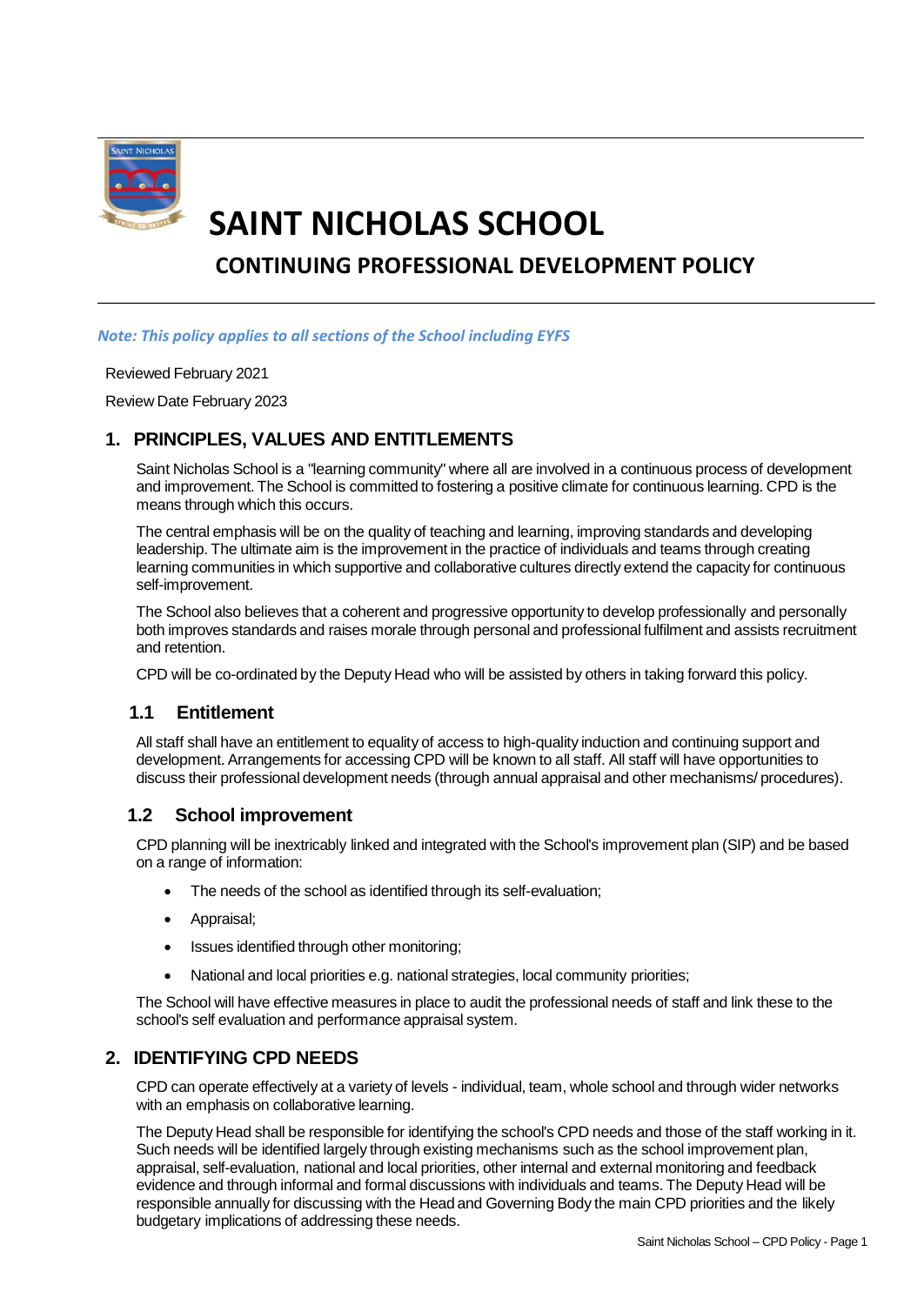CPD issues will be addressed at Governing Body meetings and be included as part of the Headmaster's report. The Deputy Head shall attend appropriate Governing Body meetings and, at least annually, present a report on the provision and impact of CPD.

Requests for accessing CPD should be addressed to the Deputy Head who will decide on the most effective means.

## **3. CPD PROVISION:**

#### **3.1 New Staff Induction**

See Staff Induction Policy

### **3.2 NQT Induction**

See NQT Policy, Appraisal Policy

### **3.3 Planning for effective CPD**

The opportunities available will:

- meet identified individual, school or national development priorities
- be based on good practice in development activity and in teaching and learning
- be instrumental in raising standards of pupils' achievement
- be provided by those with the necessary experience, expertise and skills
- be planned systematically and follow the agreed programme except when dealing with emerging issues
- be based, where appropriate, on relevant standards
- be based on current research and inspection evidence
- make effective use of resources, particularly ICT
- be provided in accommodation which is fit for purpose with appropriate equipment
- provide value for money
- have effective monitoring and evaluation systems including seeking out and acting on user feedback to inform the quality of provision.

### **3.4 Supporting a range of CPD activities**

The School will support a wide portfolio of CPD approaches identified according to "Best Value" principles and which reflect the learning effectiveness of the participants. These include:

- in-school training using the expertise available within the School and collaborative activity (e.g. collaborative teaching, planning and assessment, work with a learning team, classroom observation, existing expertise, peer observation and evaluation, collaborative enquiry and problem-solving, modelling)
- coaching and mentoring and engaging in a learning conversation
- job enrichment/enlargement (e.g. a higher level of responsibility, deputizing, mentored guidance for taking on further responsibility within their role, job sharing, acting roles, job rotation, shadowing, leading meetings)
- producing documentation or resources such as curriculum development, teaching materials, assessment package, ICT or video programme
- master classes, model and demonstration lessons
- role play, simulations
- collecting and collating pupil feedback, data and outcomes
- attendance at a lecture, course or conference
- school visits to observe or participate in good and successful practice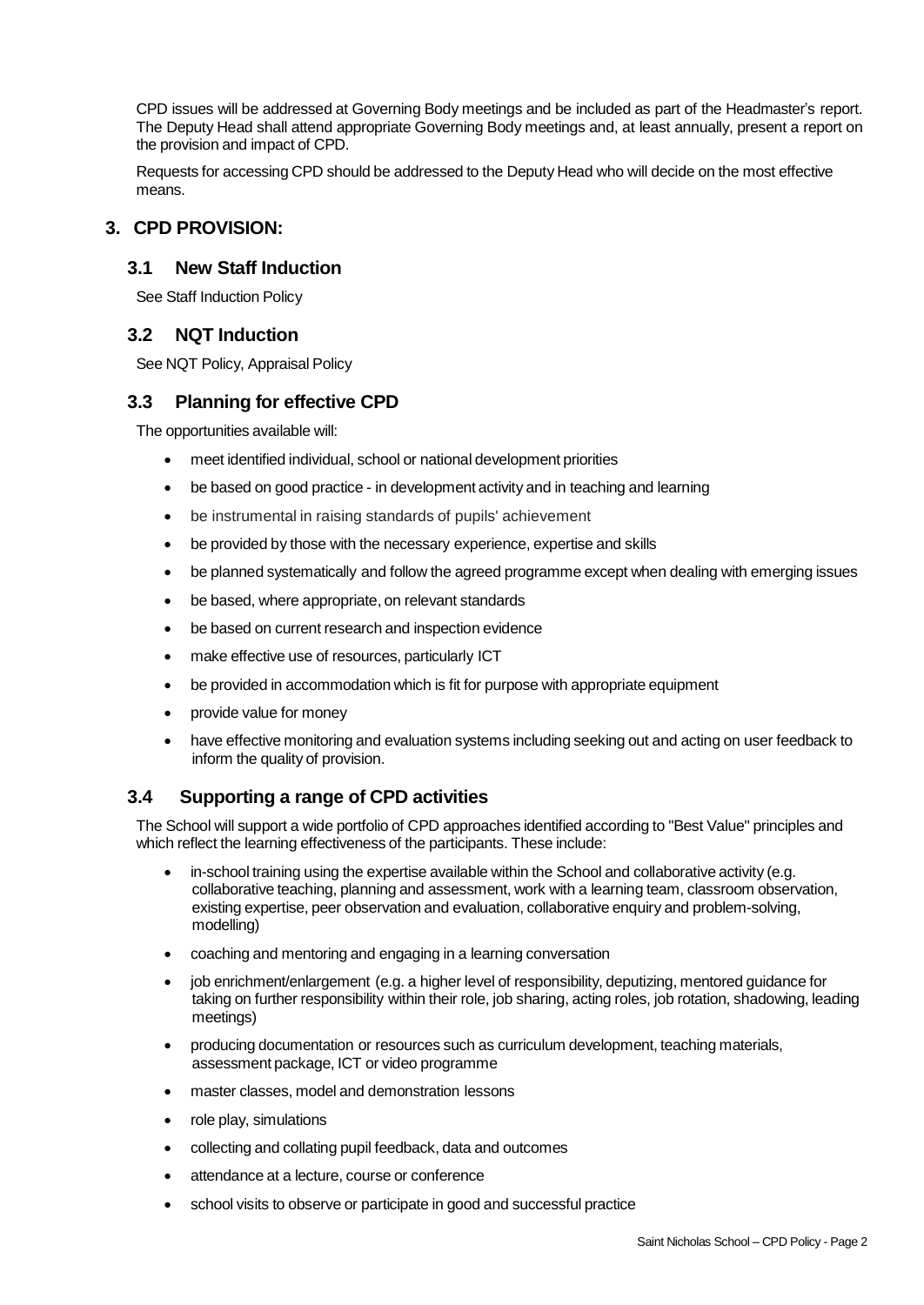- research opportunities
- postgraduate professional development and other educational knowledge qualifications from higher educational institutions and other forms of professional recognition and qualifications (on a case by case basis dependent on the benefits that can be brought to the school)
- distance learning (e.g. relevant resources such as educational journals and publications, training videos, reflection, simulations)
- practical experience (e.g. national test or exam marking experience, opportunities to present a paper, contribute to a training programme, coordinating or supporting a learning forum or network, involvement in local and national networks, involvement with a subject or specialist association)

#### **3.5 Recording and disseminating good practice**

The Deputy Head will work with line managers to ensure staff have guidance on producing and updating an appropriate professional development portfolio

Before the professional development experience, the participant will discuss with the line managers the opportunities to disseminate to other staff. Relevant feedback about the provision and the ideas should be provided for the CPD Leader.

The School, and staff having attended INSET will disseminate good and successful CPD practice that supports and improves teaching and learning.

Where it is agreed that there would be benefit in a wider circulation or follow up, the Deputy Head will take responsibility for the organisation, e.g. circulating relevant resources, a session at a staff or subject meeting, introducing a teaching or learning strategy, inclusion on the school website.

The Deputy Head will be responsible for ensuring whether any follow up is needed to the provider, e.g. feedback, issues of access.

## **4. EVALUATING IMPACT OF CPD**

The Deputy Head will review annually provision from commercial suppliers and whether any aspects of the CPD provision (identified programmes and quality of training providers) do not represent value for money and make appropriate recommendations to the Headmaster and Governing Body.

The Deputy Head shall be responsible for assessing the value for money aspect of CPD through seeking to monitor and evaluate impact. The Deputy Head shall be committed to ensuring that CPD systems and procedures conform to current research findings.

This will be undertaken at a variety of levels and at intervals including:

- immediate/short term evaluation by participants
- longer term follow up for a sample of CPD undertaken as part of the performance management process
- informal discussion with colleagues about improved practice
- feedback on the effectiveness of CPD opportunities in the performance Management meeting in June each year

To assess the impact of CPD hard objective data will be used as well as other beneficial effects such as

- pupil and school attainment
- record keeping
- more effective and embedded teaching and learning such as creativity, autonomy, a greater variety of teaching and learning approaches
- a climate of supporting success and effort
- staff confidence, enrichment, motivation, self-esteem, preparedness to take risks, collaboration, reflectiveness
- grading on lesson observations
- pupil enthusiasm, engagement and commitment
- retention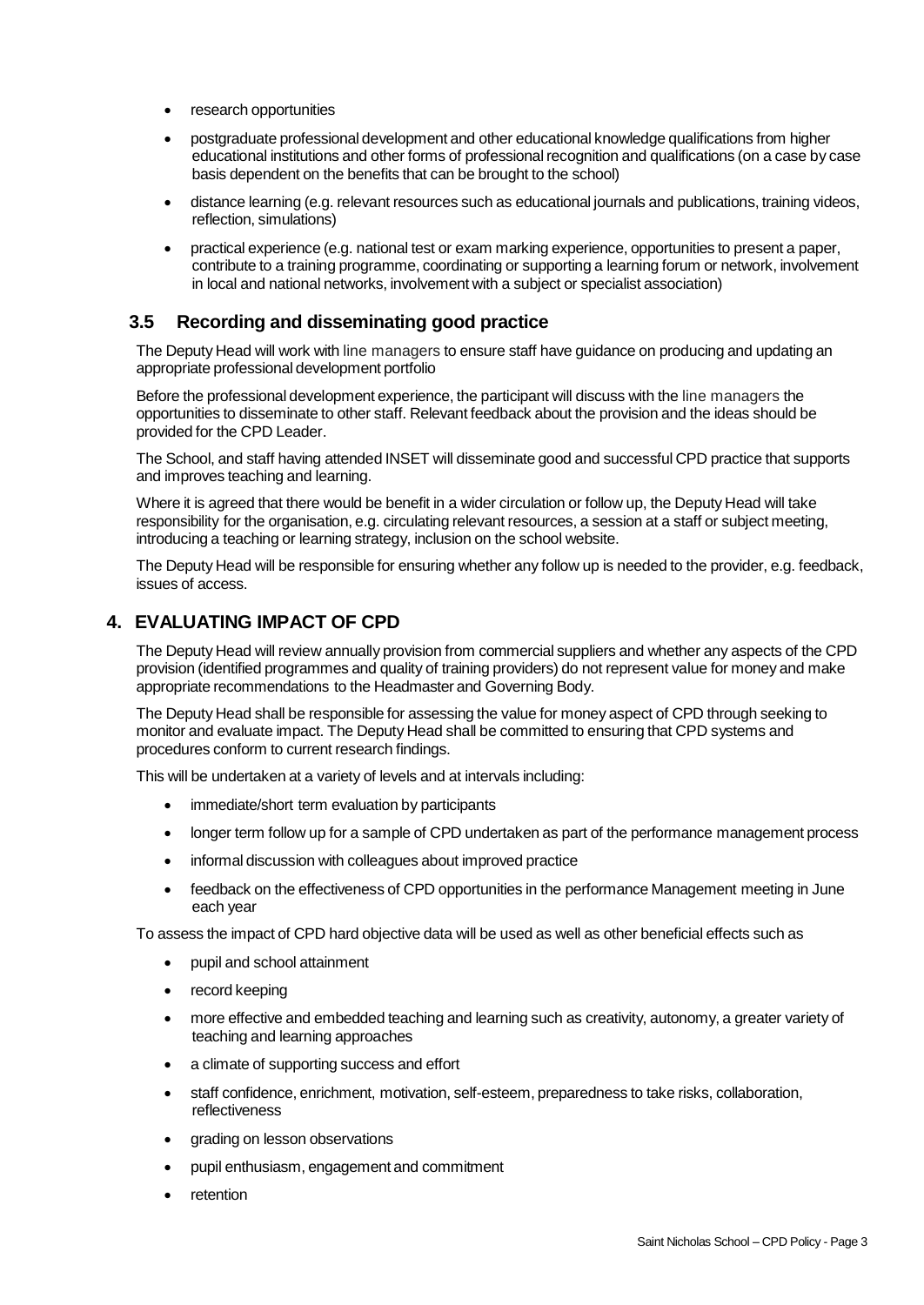career progression/promotable staff, including succession planning

## **5. EYFS**

## **5.1 Induction**

See also Staff Induction Policy, NQT Policy

The school will ensure that all staff receive induction training to help them understand their roles and responsibilities. Induction training will include information about

- emergency evacuation procedures,
- safeguarding and child protection, (see Safeguarding & Child Protection Policy)
- the school's whole-school Equal Opportunities Policy and the EYFS Equal Opportunities Policy
- health and safety issues.

### **5.2 Supervision of staff**

The school has appropriate arrangements in place for the supervision of staff who have contact with children and families.

Supervision will provide opportunities for staff to:

- discuss any issues particularly concerning children's development or well-being;
- identify solutions to address issues as they arise; and
- receive coaching to improve their personal effectiveness.

## **6. SUPPORTING CPD**

The school will support staff in their training by considering all applications carefully.

### **6.1 Type of support**

The support may consist of time away from school to study along with requests for financial assistance. In some circumstances a combination of these may be appropriate. The support

- Paid leave of absence
- Financial assistance
- Secondments and exchanges

All support is dependent on time served and individual circumstances and is at the discretion of the Headmaster. As a general principle applicants will usually be asked to fund part of the cost of courses themselves. Financial support will be dispersed on a priority basis which will be assessed in accordance to the developmental needs of the School. For financial support related to studies such as postgraduate qualifications, the Headmaster will agree this with the Governing Body.

## **6.2 Factors considered in assessing an application for support**

Each application will be viewed on its merits. Several factors will be taken into consideration when assessing applications for support:

- the benefit to the school
- the benefits to the personal development of the staff
- the length of service of the member of staff at the time of application
- any course fees and expenses
- prior access to supported CPD
- the amount of time off work to enable attendance at training days or courses
- incremental staffing costs to the school such as supply cover
- the impact on pupil's learning caused by staff absence from school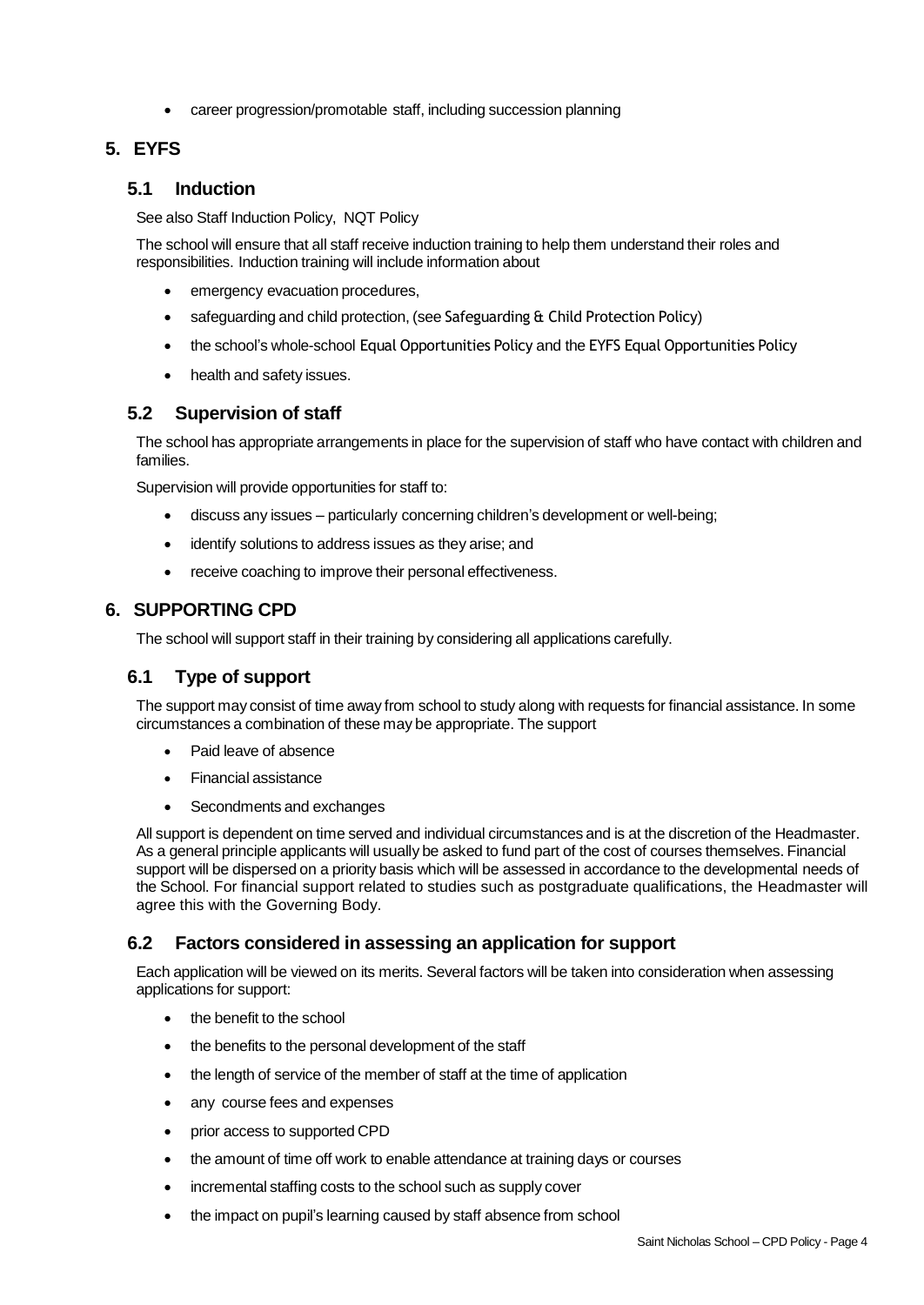## **6.3 Applying for support**

Applicants should apply in writing for support by the February half term in the academic year prior to the commencement of the training course.

## **6.4 Budget for financial support**

The governors will set an annual budget for CPD.

### **6.5 Repayment of CPD costs**

Where employees are given paid leave of absence and/or training costs the school will require them to work for three years following completion of the course, or repay a proportion of the costs. The repayment reflects the school's loss of a qualified employee and the amount to be repaid decreases over time.

See Appendix A below - Training Repayment Agreement